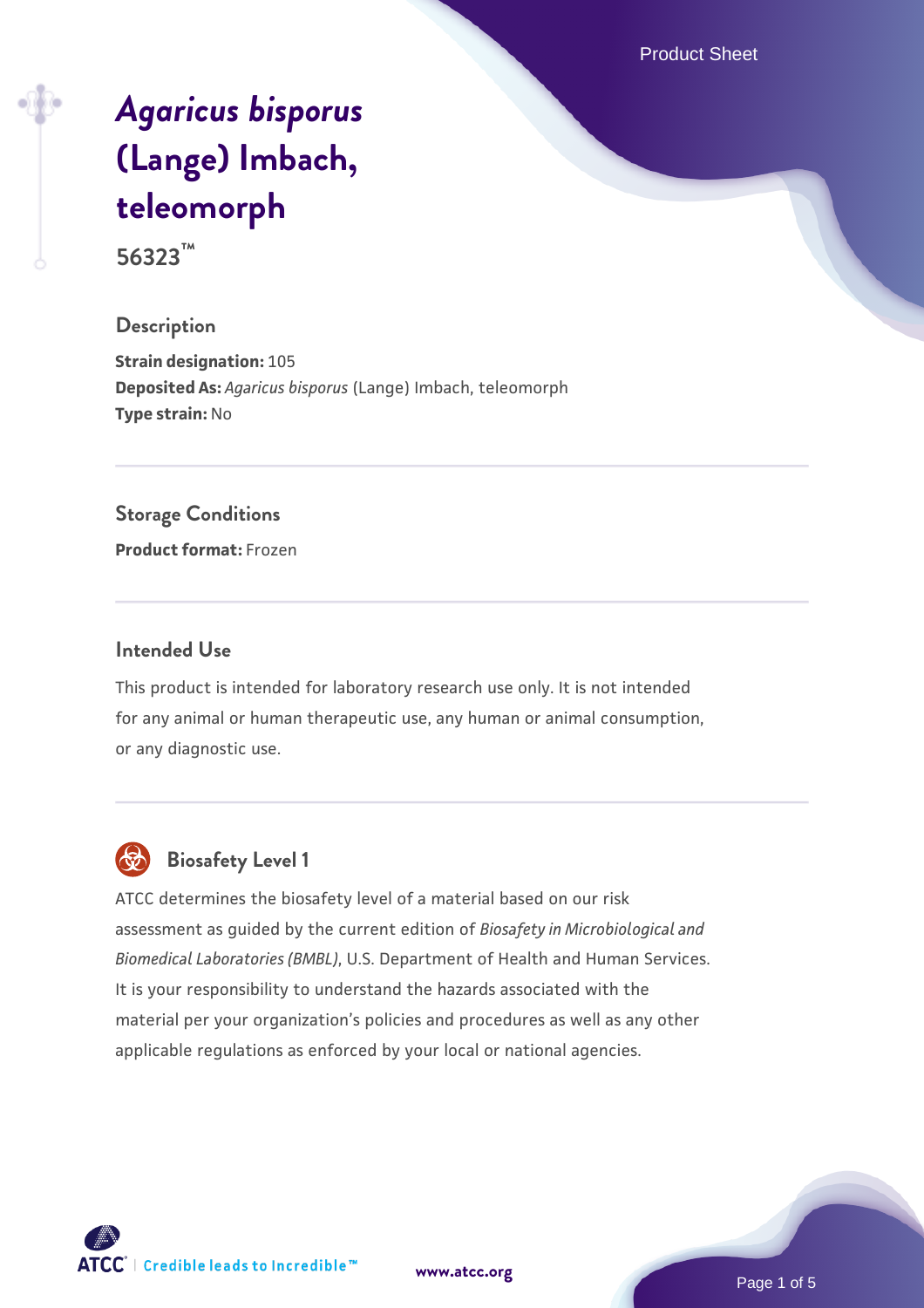ATCC highly recommends that appropriate personal protective equipment is always used when handling vials. For cultures that require storage in liquid nitrogen, it is important to note that some vials may leak when submersed in liquid nitrogen and will slowly fill with liquid nitrogen. Upon thawing, the conversion of the liquid nitrogen back to its gas phase may result in the vial exploding or blowing off its cap with dangerous force creating flying debris. Unless necessary, ATCC recommends that these cultures be stored in the vapor phase of liquid nitrogen rather than submersed in liquid nitrogen.

## **Certificate of Analysis**

For batch-specific test results, refer to the applicable certificate of analysis that can be found at www.atcc.org.

## **Growth Conditions**

**Medium:**  [ATCC Medium 336: Potato dextrose agar \(PDA\)](https://www.atcc.org/-/media/product-assets/documents/microbial-media-formulations/3/3/6/atcc-medium-336.pdf?rev=d9160ad44d934cd8b65175461abbf3b9) **Temperature:** 26°C

## **Material Citation**

If use of this material results in a scientific publication, please cite the material in the following manner: *Agaricus bisporus* (Lange) Imbach, teleomorph (ATCC 56323)

**[www.atcc.org](http://www.atcc.org)**

## **References**

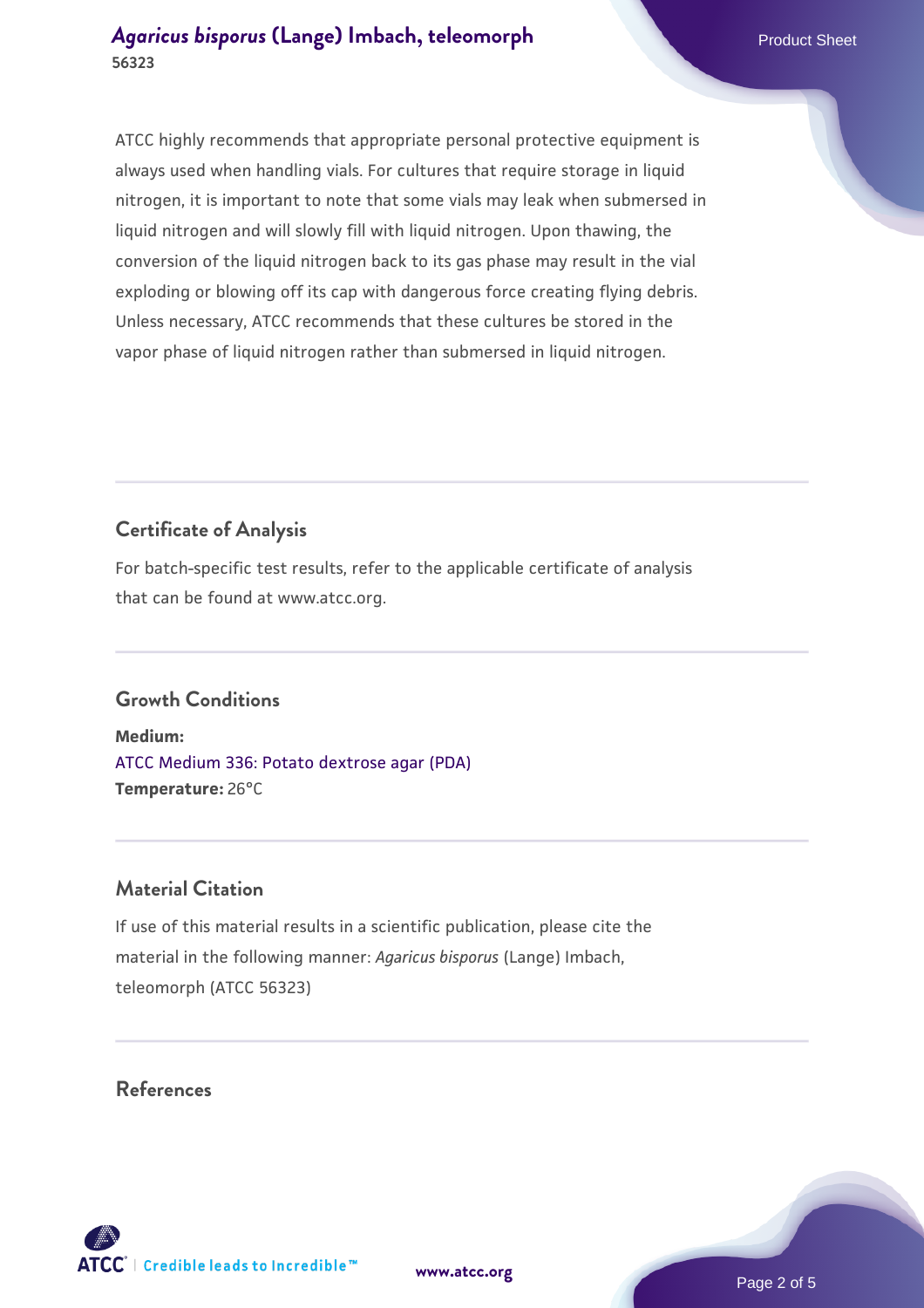References and other information relating to this material are available at www.atcc.org.

#### **Warranty**

The product is provided 'AS IS' and the viability of ATCC® products is warranted for 30 days from the date of shipment, provided that the customer has stored and handled the product according to the information included on the product information sheet, website, and Certificate of Analysis. For living cultures, ATCC lists the media formulation and reagents that have been found to be effective for the product. While other unspecified media and reagents may also produce satisfactory results, a change in the ATCC and/or depositor-recommended protocols may affect the recovery, growth, and/or function of the product. If an alternative medium formulation or reagent is used, the ATCC warranty for viability is no longer valid. Except as expressly set forth herein, no other warranties of any kind are provided, express or implied, including, but not limited to, any implied warranties of merchantability, fitness for a particular purpose, manufacture according to cGMP standards, typicality, safety, accuracy, and/or noninfringement.

#### **Disclaimers**

This product is intended for laboratory research use only. It is not intended for any animal or human therapeutic use, any human or animal consumption, or any diagnostic use. Any proposed commercial use is prohibited without a license from ATCC.

While ATCC uses reasonable efforts to include accurate and up-to-date information on this product sheet, ATCC makes no warranties or representations as to its accuracy. Citations from scientific literature and patents are provided for informational purposes only. ATCC does not warrant



**[www.atcc.org](http://www.atcc.org)**

Page 3 of 5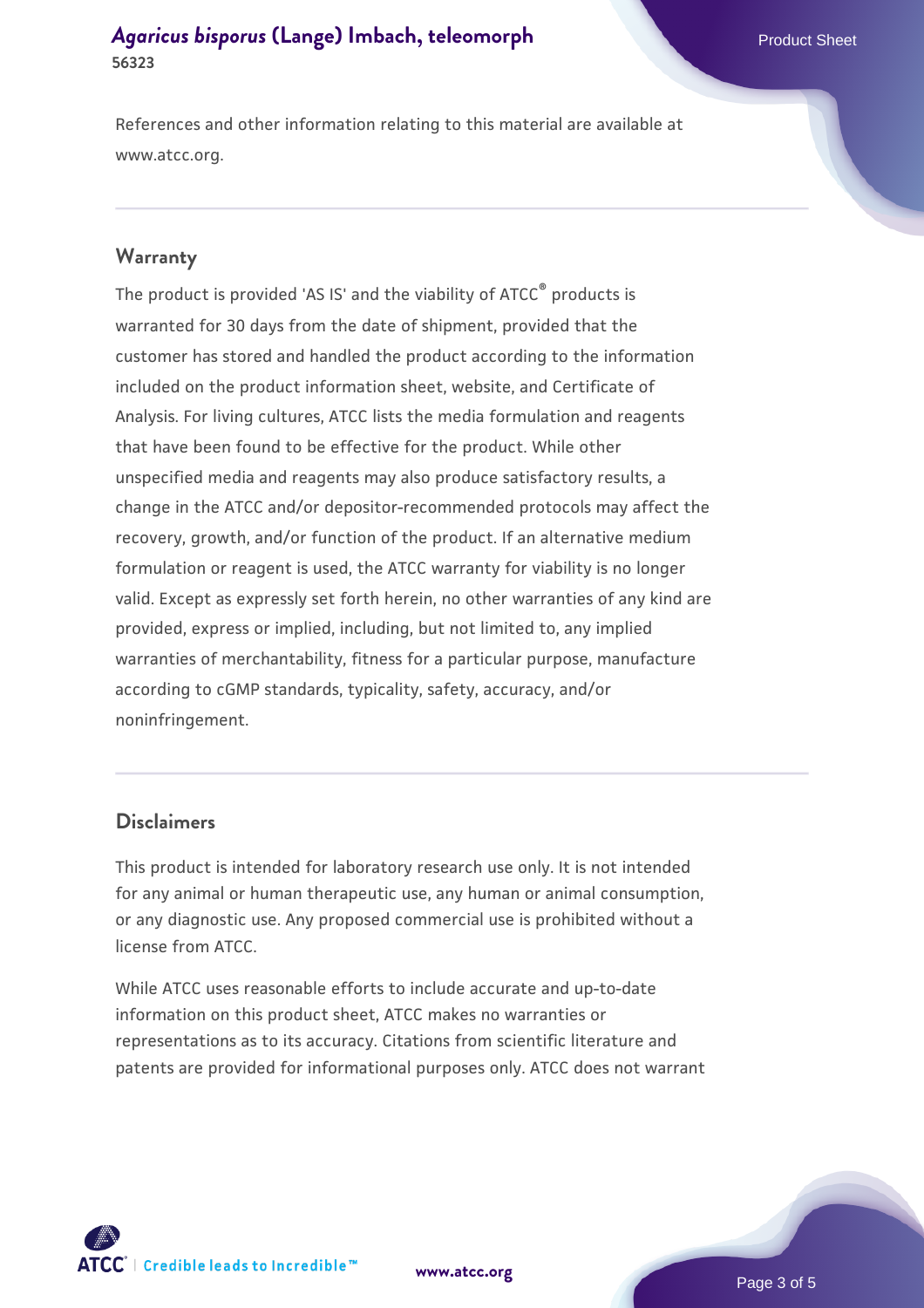that such information has been confirmed to be accurate or complete and the customer bears the sole responsibility of confirming the accuracy and completeness of any such information.

This product is sent on the condition that the customer is responsible for and assumes all risk and responsibility in connection with the receipt, handling, storage, disposal, and use of the ATCC product including without limitation taking all appropriate safety and handling precautions to minimize health or environmental risk. As a condition of receiving the material, the customer agrees that any activity undertaken with the ATCC product and any progeny or modifications will be conducted in compliance with all applicable laws, regulations, and guidelines. This product is provided 'AS IS' with no representations or warranties whatsoever except as expressly set forth herein and in no event shall ATCC, its parents, subsidiaries, directors, officers, agents, employees, assigns, successors, and affiliates be liable for indirect, special, incidental, or consequential damages of any kind in connection with or arising out of the customer's use of the product. While reasonable effort is made to ensure authenticity and reliability of materials on deposit, ATCC is not liable for damages arising from the misidentification or misrepresentation of such materials.

Please see the material transfer agreement (MTA) for further details regarding the use of this product. The MTA is available at www.atcc.org.

## **Copyright and Trademark Information**

© ATCC 2021. All rights reserved. ATCC is a registered trademark of the American Type Culture Collection.

## **Revision**

This information on this document was last updated on 2021-05-19

## **Contact Information**



**[www.atcc.org](http://www.atcc.org)**

Page 4 of 5